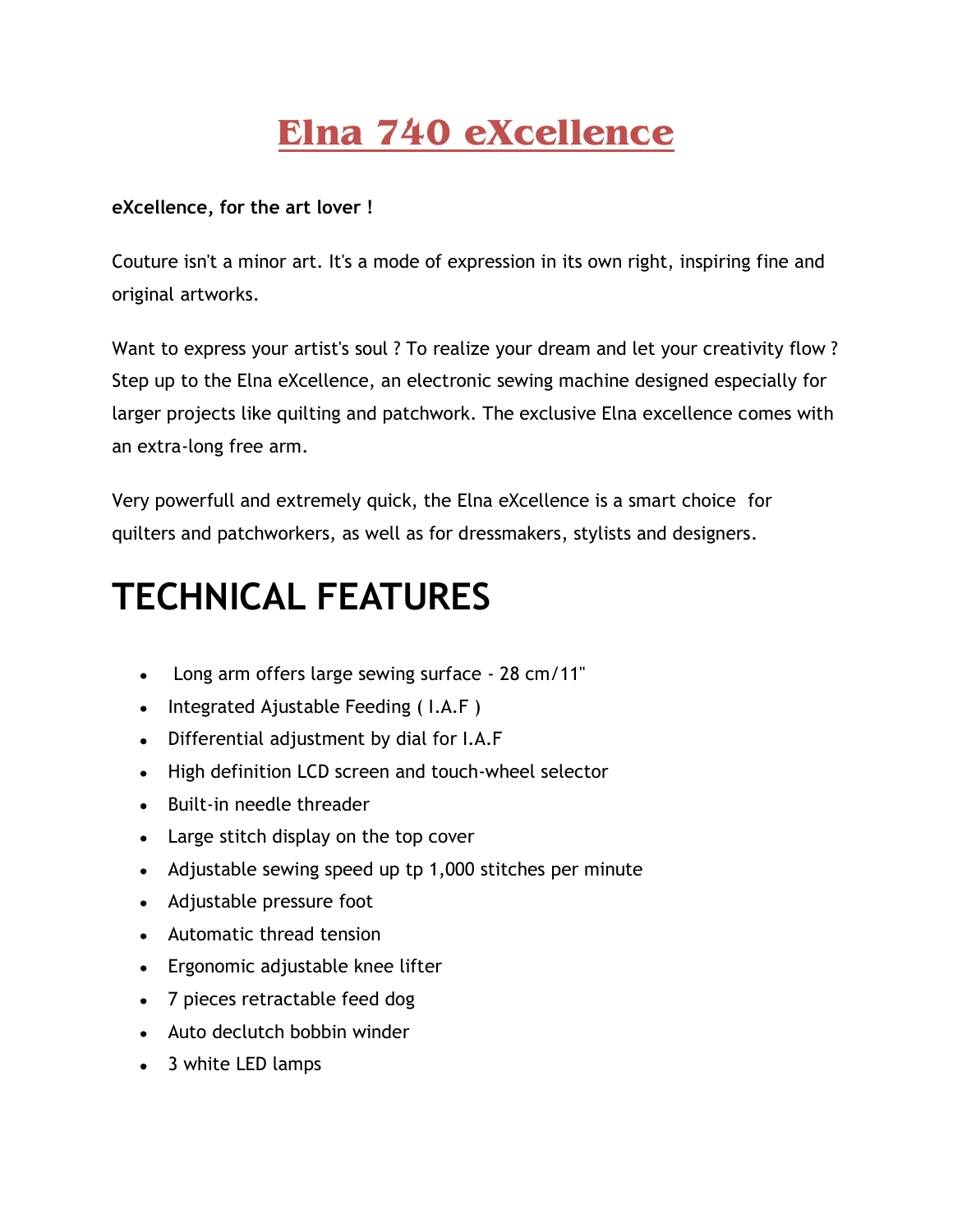

## **SEWING FUNCTIONS AND PROGRAMMING**

- 245 stitches including 26 exclusive Elna stitches
- 11 one-step buttonholes
- 2 alphabet fonts
- Adjustable stitch length 5 mm
- Adjustable stitch width 7mm
- 20 memory banks
- Thread cutter key 7 memory auto thread cutter key $\bullet$